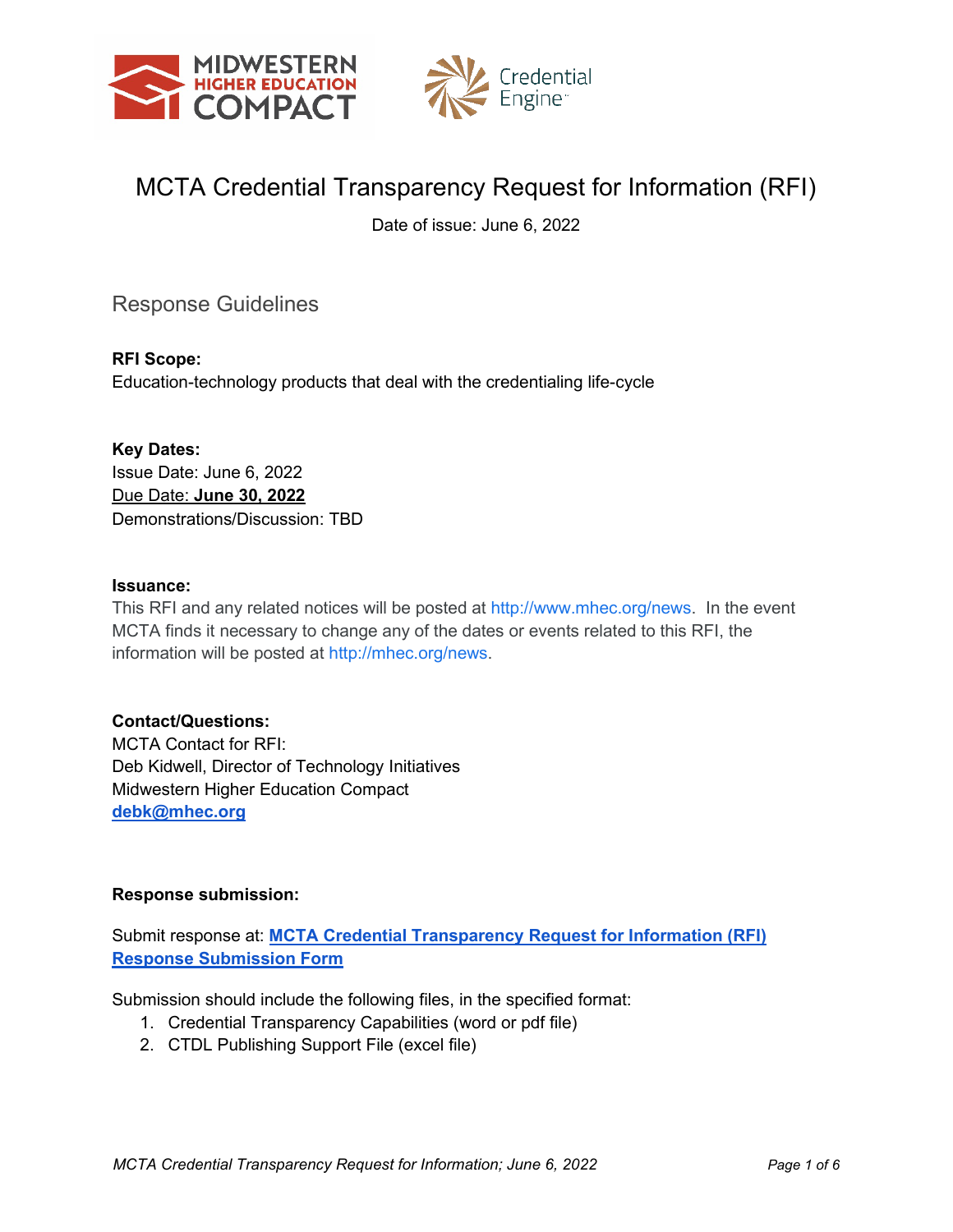# **Confidentiality**

Information submitted in response to this RFI will not be considered trade secret materials or confidential information. If information is submitted that is believed to be trade secret materials, the submission must:

- Clearly mark all trade secret materials;
- Include a statement justifying with specificity the trade secret designation for each item

The respondent must defend any action seeking release of the materials it believes to be a trade secret, and indemnify and hold harmless MHEC, its Commissioners, agents and employees, from any judgements awarded against MHEC in favor of the party requesting the materials, and any and all costs connected with the defense. In submitting a response to this RFI, the respondent agrees that this indemnification survives as long as the trade secret materials are in possession of MHEC.

In the event a request is made for information which the respondent has identified as trade secret, MHEC agrees to notify the respondent of said request and provide its determination as to whether disclosure is legally required, in addition to anticipated dates, if any, and to allow the respondent provider an opportunity, in its discretion and at its sole expense, to seek a protective order or otherwise protect the confidentiality of the information.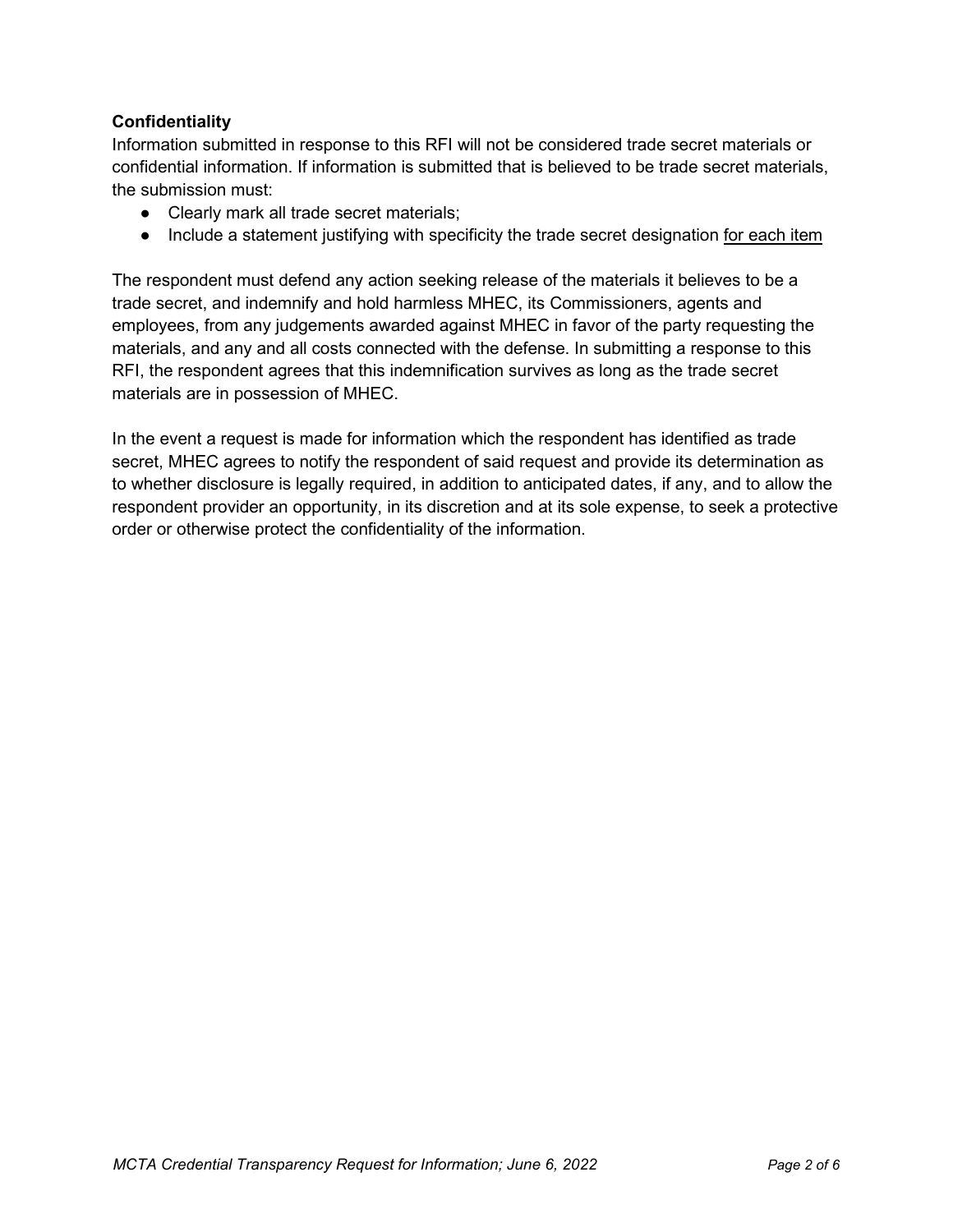# General Overview

## **Purpose of the RFI**

The Midwest Credential Transparency Alliance (MCTA)<sup>[1](#page-2-0)</sup>, acting through the <u>Midwestern Higher</u> [Education Compact](https://www.mhec.org/) (MHEC) and [Credential Engine,](https://credentialengine.org/) is soliciting information on education technology products pertaining to credentialing life-cycles. This information will be used by the MCTA to guide further discussions on the capabilities and tools that are available now, and that might be available in the future.

Each vendor is being asked to identify the credential-related products they have in this space, along with essential information about managing and disseminating credential information using those products.

The information, data, comments, or reactions obtained may be used as research for future solicitations. This RFI does not constitute an Invitation for Bid, Request for Proposal, or Informal Request for Bid or Proposal and is not to be construed as a commitment by MCTA, MHEC, or Credential Engine.

#### **Background**

MHEC [\(https://www.mhec.org\)](https://www.mhec.org/) MHEC brings together Midwestern states to develop and support best practices, collaborative efforts, and cost-sharing opportunities. Through these efforts it works to ensure strong, equitable postsecondary educational opportunities and outcomes for all. MHEC works with and for a variety of stakeholders within and across member states, including higher education system leaders, state policymakers, legislators, and institutional leaders, while always maintaining a focus on students and their success. MHEC is statutorily-created in each of its member states which include: Illinois, Indiana, Iowa, Kansas, Michigan, Minnesota, Missouri, Nebraska, North Dakota, Ohio, South Dakota, and Wisconsin.

Credential Engine [\(https://credentialengine.org\)](https://credentialengine.org/) is a non-profit whose mission is mapping the credential landscape with clear and consistent information to fuel the creation of resources that make it easy for people to find the pathways that are best for them.

Together they formed the MCTA, a collaborative initiative focused on advancing credential transparency across the Midwest. MCTA uses a regional community of practice to advance credential transparency by ensuring that information about all credentials in the region is transparent, connected, comparable, comprehensive, and usable. All twelve MHEC member states have participated in the MCTA, whose goals are to advance a linked open data strategy to consistently describe for the public the key attributes of about 150,000 credential offerings, such as their associated competencies, quality indicators, costs, transfer value, occupational codes, pathways, outcomes, and more.

<span id="page-2-0"></span><sup>&</sup>lt;sup>1</sup> The Midwest Credential Transparency Alliance (MCTA) is a regional alliance focused on advancing credential transparency in service of learners, workers, educators, employers and policymakers across the Midwest. See<https://www.mhec.org/policy-research/midwest-credential-transparency-alliance>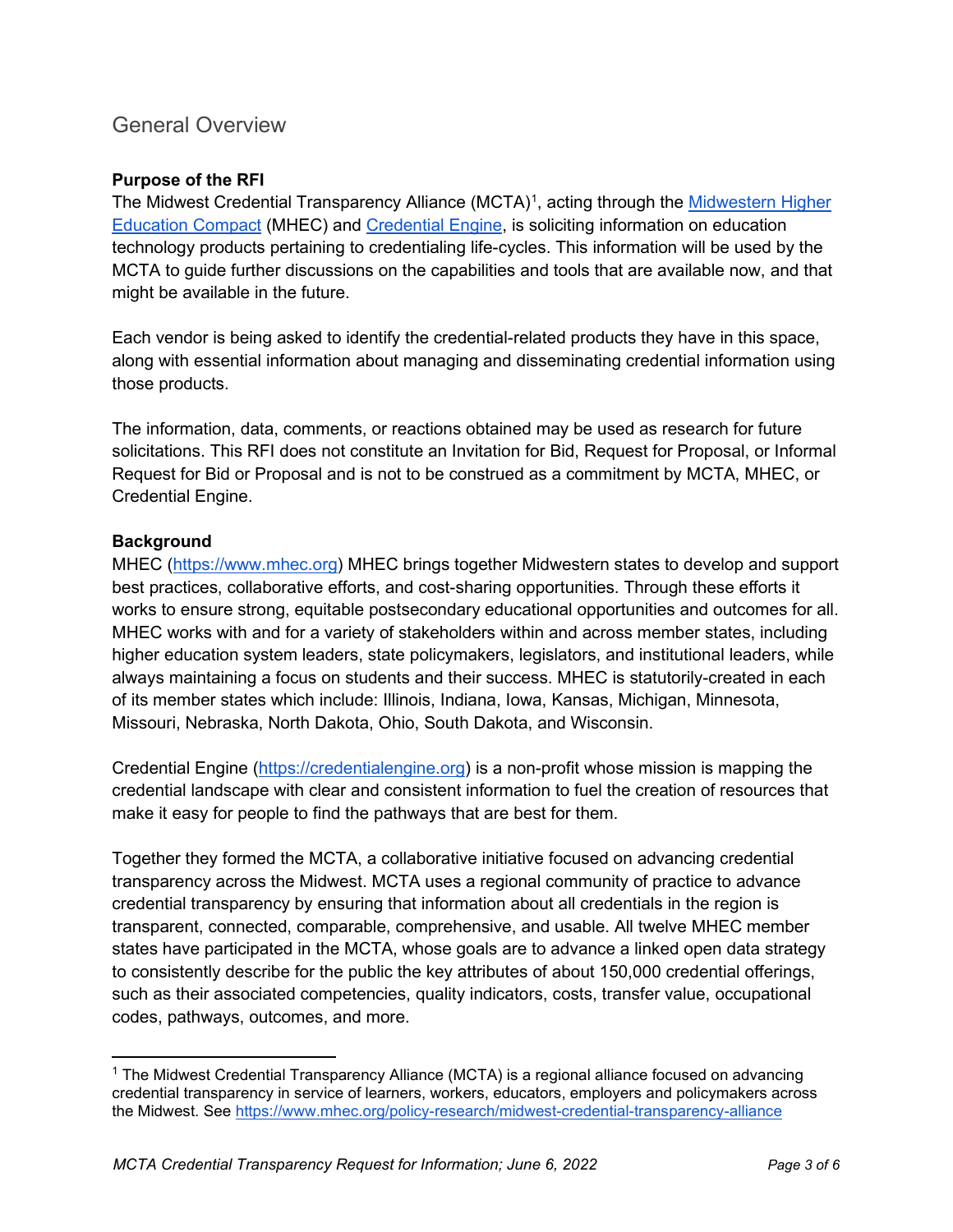The MCTA works as a group to identify technical and business requirements for the procurement of tools and services related to credential transparency, such as the issuing of digital credentials, career planning and pathway services, transfer and prior learning assessment services, credential data management services, and more. Prioritized contract opportunities will be advanced through competitive RFP processes in order to spur supportive technologies at negotiated prices.

# **The U.S. Credential Marketplace**

Credential Engine's research report, *Counting U.S. Postsecondary and Secondary Credentials*[2](#page-3-0) , finds that there are nearly 1 million credentials offered in the U.S. While these represent important opportunities for people to get ahead, the current landscape is not easily navigable. With so many credentials to choose from—and without widespread adoption of standards for comparing and evaluating them—people get lost and lose out on opportunity. People need better information to navigate pathways to credentials, into the workforce, and toward their goals. Credential transparency<sup>[3](#page-3-1)</sup> can illuminate paths to a better future by shining a light on available pathways through education and training into careers. Transparent credential data can also help education and training providers, policy makers, employers, and state agencies to discover areas of need so they can better allocate resources to create missing pathways or to fill gaps in existing pathways. This way people can have equitable, reliable, and accessible paths to fill their needs and everyone can find the best avenues to success.

For this RFI, credentials are broadly defined using the Credential Transparency Description Language (CTDL)<sup>[4](#page-3-2)</sup> schema, which includes definitions for multiple credential types<sup>[5](#page-3-3)</sup>, specifically badges, certificates, apprenticeships, certificates of completion, certifications, associate degrees, bachelor's degree, master's degrees, doctoral degrees, professional doctorates, diplomas, general education development (GED), licenses, and microcredentials. Information about a specific credential offering, such as an Associate's Degree in Energy Technology from Ivy Tech Community College, can be richly described using the CTDL schema. With over 700 terms defined, and multiple connections supported amongst these terms, the CTDL schema can be used to describe many different aspects of a credential in a consistent manner across providers. Publishing this information to the Credential Registry enables credential providers to connect into linked open data networks and products for career exploration and pathways, transfer options, competencies and skills, assessments, digital learning records, outcomes reporting, quality assurance, and more.

#### **The Lifecycle of a Credential**

This RFI focuses on the capabilities of technical products to manage information across a credential's lifecycle with a particular focus on the features most relevant to advancing the

<span id="page-3-0"></span> $^{2}$ Credential Engine. (2021). Counting U.S. postsecondary and secondary credentials.

<span id="page-3-1"></span>Washington, DC: Credential Engine.<https://credentialengine.org/counting-credentials-2021/> <sup>3</sup>See <u>https://credentialengine.org/credential-transparency/</u>

<span id="page-3-2"></span><sup>&</sup>lt;sup>4</sup>See <u>https://credreg.net/ctdl/terms</u>

<span id="page-3-3"></span><sup>5</sup> See<https://credreg.net/page/typeslist>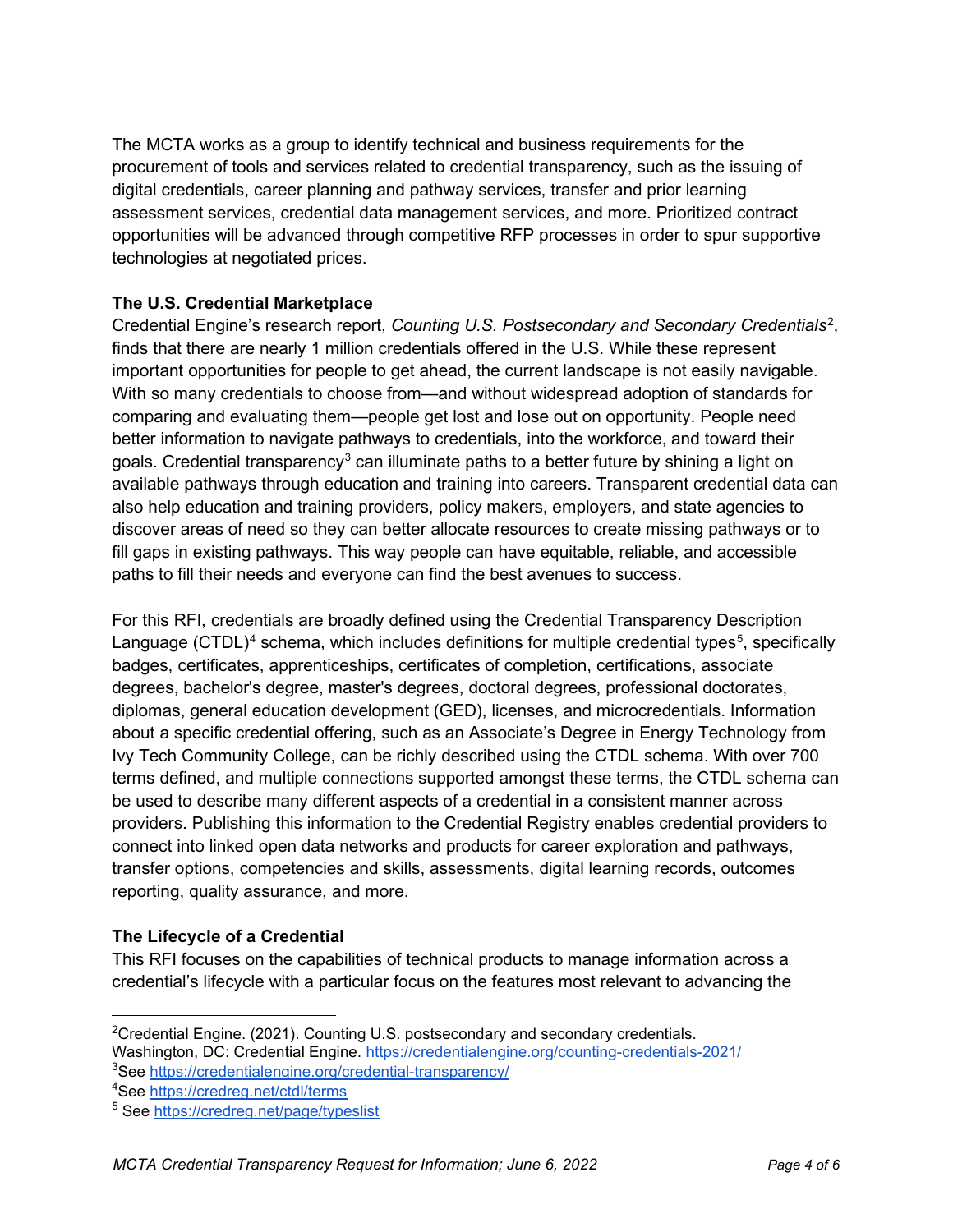MCTA's goals. As a guide, we have segmented the credential lifecycle to include the following sequential phases:

- 1. Credential ideation (reports on local credential offerings and job offerings, skill and competency analysis, labor market projections, employer panels, learner personas, stakeholder interviews, assessment profiles, analysis of competitive offerings)
- 2. Credential design (program and course descriptions, controlled credential types, curriculum design strategies, pathway requirements, skill and competency frameworks, skill and competency statements, student-learning assessment strategies, equitycentered design, prior learning assessments, course sequencing, costs, credit values, transfer articulation agreements)
- 3. Credential development (unique identifiers, integrations with student information systems, integrations with competency management tools, CASE certification, integrations with learning management tools, integrations with assessment tools, development processes, documented approvals,controlled statuses and versioning)
- 4. Credential marketing (marketing templates, content management system integrations, alignments to external frameworks, exports in structured formats, connections with recommender software, search engine optimization)
- 5. Credential operations (visualization of pathways, student progress tracking, suggestions for user-specific learning opportunities, globally unique identifiers for credentials, transcripts, issuing of digital credentials to students, print options, blockchain options, mailing service, verification service, revocation, talent management system integrations, OpenBadge certification, Comprehensive Learner Records, Learning and Employment Records, W3C Verifiable Credentials and Wallets)
- 6. Credential revisions (maintenance and expiration processes, documented approvals, unique identifiers, controlled statuses and versioning)

Many products will have capabilities that span multiple credential lifecycle phases and may pertain to multiple tools, including curriculum authoring tools, course catalogs, content management systems, student information management systems, assessment tools, learning management tools, accreditation workflows, and more.